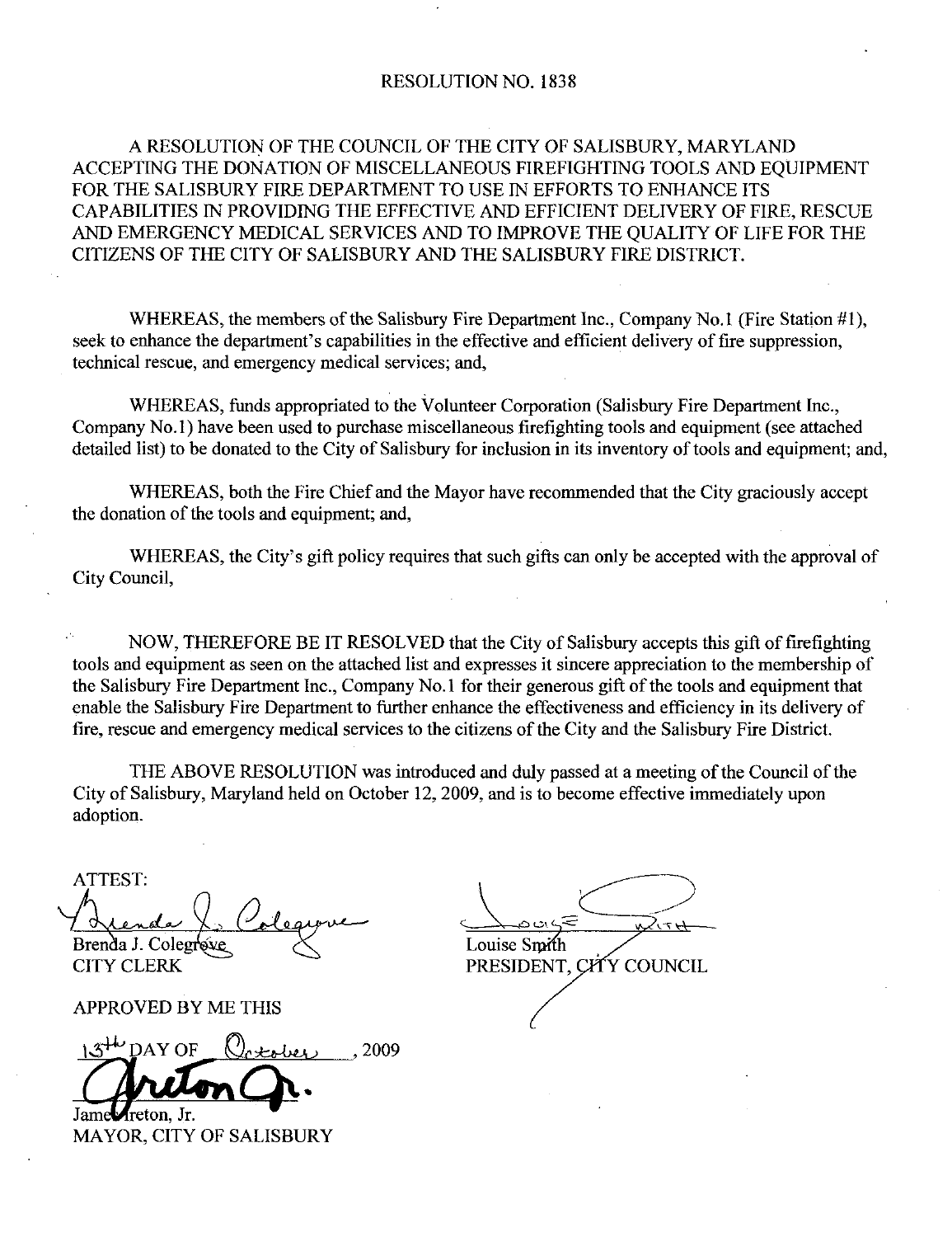## Salisbury Fire Department

### Quint Equipment Standard

### SECTION 1 - HOSE

Y

Supply lines:

- 7 Sections of Fire Quip Hydro Flow 5" x 100' yellow with 5" storz couplings
- 1 Section of Fire Quip Hydro Flow 5" x 100' red with 5" storz couplings  $\bullet$
- 1 Section of Fire Quip Hydro Flow 5" x 35' yellow with 5" storz couplings  $\bullet$
- 1 Section of Fire Quip Hydro Flow 5" x 50' yellow with 5" storz couplings  $\bullet$
- 10 Sections of Fire Quip 800  $3.0''$  x 50' white with 2.5" NH couplings  $\bullet$ pyrolite

**Attack Lines:** 

- 5 Sections of Fire Quip 800 2.5" x 50' white with 2.5" NH couplings pyrolite
- 5 Sections of Fire Quip 800 2.5" x 50' white with 2.5" NH couplings py<br>8 Sections of Fire Quip 800 1.75" x 50' white with 1.50" NH couplings pyrolite
- 3 Sections of Fire Quip Attack Lite Poly 1.75" x 50' green with 1.50" NH couplings pyrolite couplings pyrolite<br>1 Section of Hose white in color with 1.00" x 100' NH couplings pyrolite
- 1 Section of Hose white in color with 1.00" x 100' NH couplings pyrolit<br>1 Section of Hose white in color with 1.00" x 50' NH couplings pyrolite
- 
- 1 75 ft. garden hose  $\bullet$

### SECTION 2 - NOZZLES & ACCESSORIES

- $\bullet$  2 Akron Style 4864 Assault Nozzle, 1.50" NH, 175 GPM @ 100 PSI bales to be colored
- $\bullet$  2 Akron Style 2129 shutoff 1.5" NH female x 1.5" NH male with colored bale
- 2 Akron Style 439 dual stacked tips  $15/16$ " x  $1/2$ "
- $\bullet$  1 Akron Style 2393 Playpipe 2.5" NH x 1.5 NH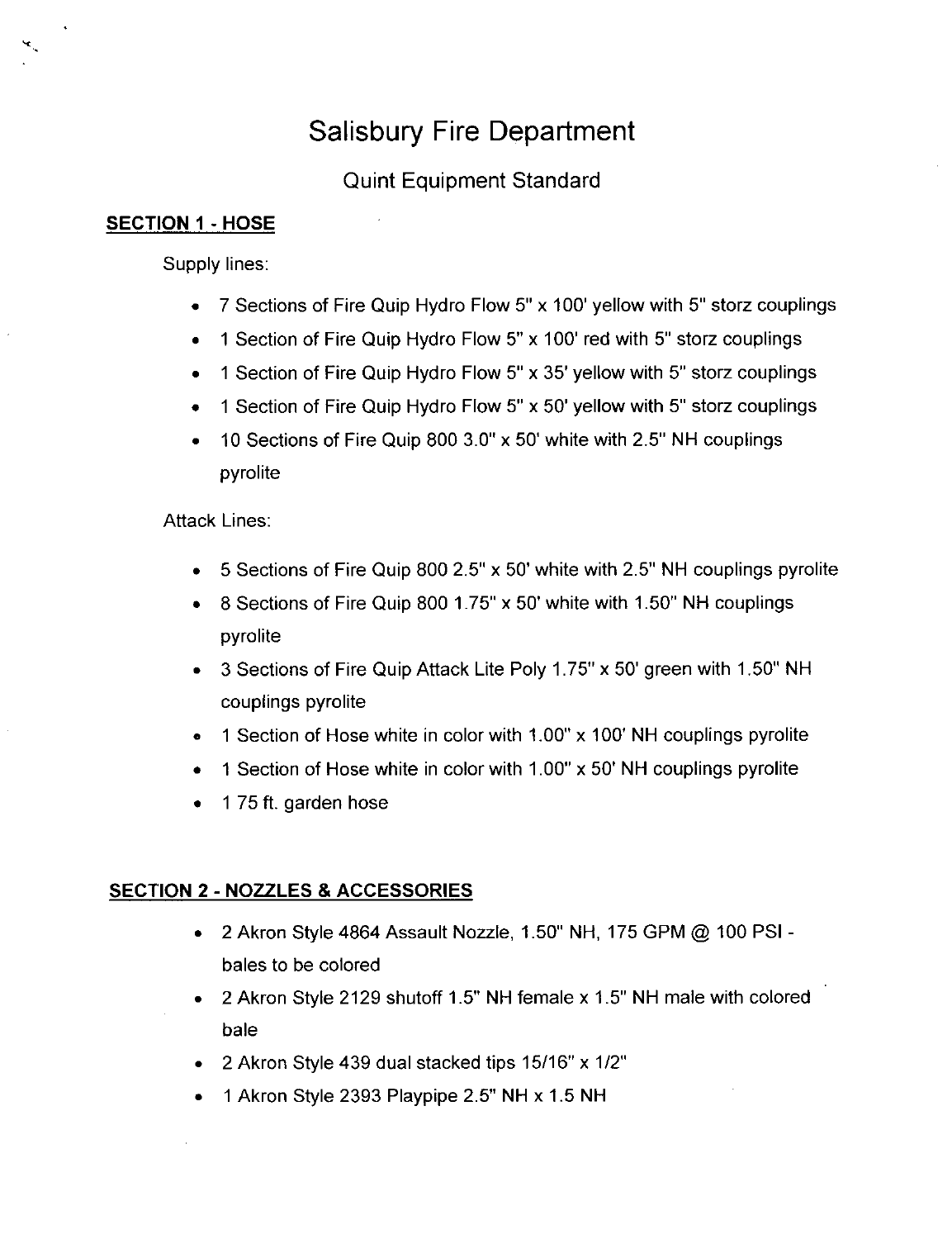- 1 Akron Style 4824 2.5" Assault tip
- 1 Akron Style 1442 breakaway blitz nozzle, 2.5"
- 1 Akron model 1702 1" NH booster nozzle
- 1 Akron Style 1088 Piercing Nozzle 1.5" NH x 3"
- <sup>1</sup> Akron Style 3443 Mercury Quick Attack Monitor with storage Bracket and stacked tips style 2420
- 1 Akron Style 777 Quick Attack foam tube<br>1 Akron Style 3125 in-line foam educator
- 
- 2 5 gallon pail of AFFF
- 3 Akron Style 448 spanner wrench holder with 2 #10 universal spanner wrenches
- 2 Kochek K 48 triple holders
- 6 Akron model #10 universal spanner wrenches
- 4 Akran model 17 hydrant wrenches
- 3 Kochek sets of 4 KS3 (4" & 5" LDH) wrenches with Holder [KS34]
- 3 Akron Style 1078 sprinkler shut-offs
- 1 Kochek 6" NH female swivel long handle x 5" storz ball intake valve
- 1 Kochek 5" Storz x 2.5" NH Female 2 way Siamese
- 1 Kochek 5" storz x 4" storz adapter colored
- 2 Akron Style 1581 gated wyes 2.5" NH fémale swivel x (2) 1.5" NH males
- 2 Akron Style 1828 hydrant valve 2.5: NH
- 2 Akron Style 1828 hydrant valve 2.5:<br>1 Kochek 5" storz x (2) 2.5" gated wye
- 1 Kochek 6" NH female swivel long handle x 4.5" NH female long handle swivel
- 1 Kochek 6" NH double female swivel colored
- 1 Kochek 6" NH female swivel long handle x 2.5" NH female long handle
- 1 Kochek 5" storz x 2.5" NH male rigid
- 1 Kochek 5" storz x 2.5" NH female swivel
- 3 Kochek 5" Storz caps with cable<br>4 Kocheck 2.5" NH caps
-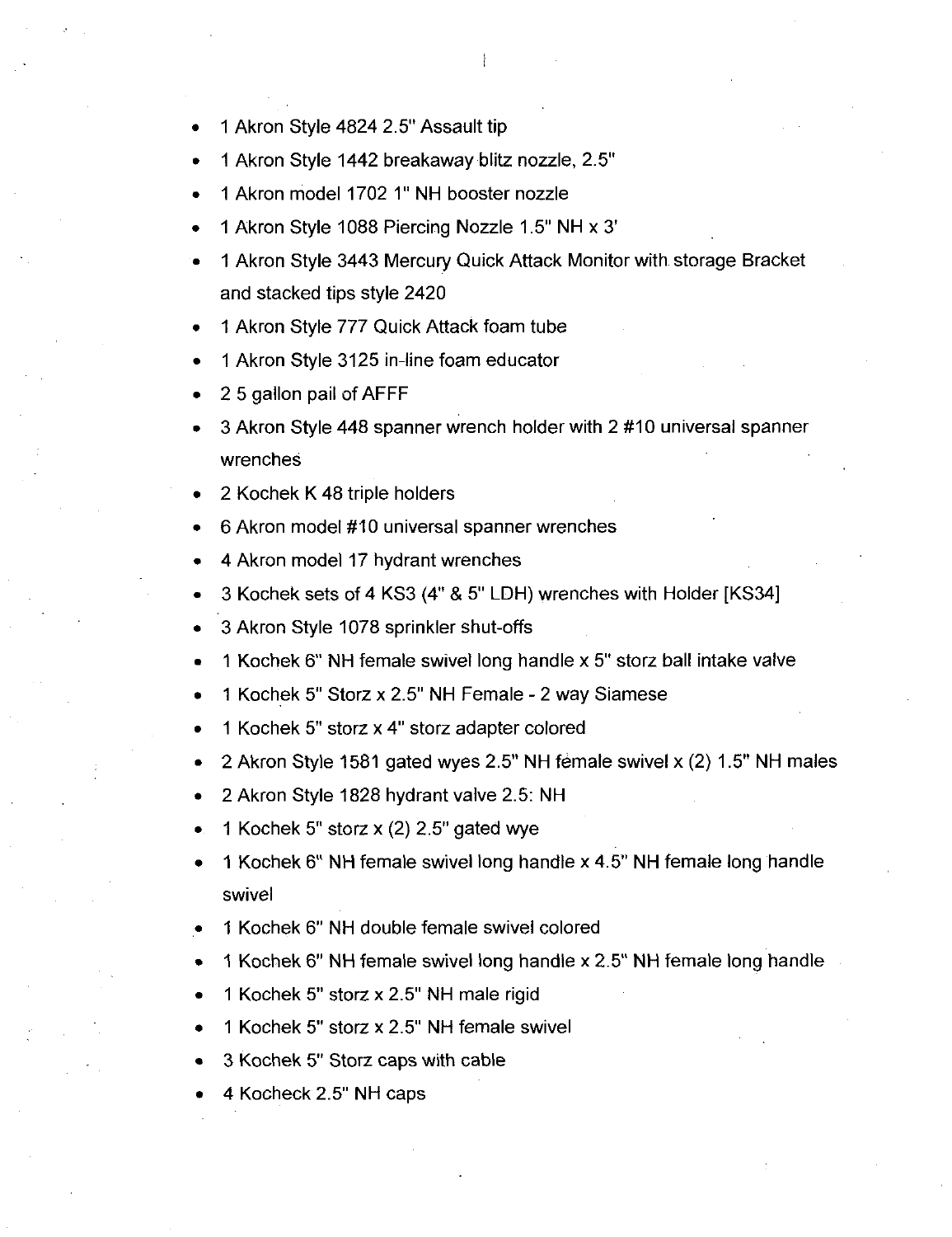- 4 Kochek 1.5" NH caps
- 2 Kocheck 1" NH caps
- 2 Kochek 1.5" NH female x 1" NH male
- 2 Rochek 1.5 NH lemale x 1 NH male<br>1 Kochek Hazmat adapters 1.5" NH x (ght) male 1 Kochek Hazmat adapters 1.5" NH x (gł<br>4 Kochek 2.5" NH female x 1.5" NH male
- 4 Kochek 2.5" NH female x 1.5" NH male<br>1 Kochek 5" 2 man hose roller
- 
- 4 Kochek 2.5" NH double female swivel
- 4 Kochek 2.5" NH double male
- 4 Kochek 1.5" NH double female swivel
- 4 Kochek 1.5" NH double male
- 2 Kochek 4.5" NH female swivel long handle by 5" storz elbow
- <sup>1</sup> High Rise Bag Blitz
- <sup>1</sup> High Rise Bag tool
- <sup>1</sup> High Rise Bag shoulder

### **SECTION 3 - HAND TOOLS & SCBA**

- 6 SCBA complete
- 6 SCBA spare cylinders
- 6 Large SCBA masks  $\bullet$
- 1 X-Large SCBA Mask
- <sup>1</sup> Small SCBA mask
- <sup>1</sup> SCBA voice amplifier
- 1 RIT pack
- <sup>1</sup> RIT accessory pack  $\bullet$
- 1 36" Aluminum Pipe Wrench
- 1 24" bolt cutters fiberglass handles
- 1 36" bolt cutters fiberglass handles
- 2 Boston rakes BRH-6 Fire Hooks Unlimited
- 2 All purpose hooks APH-6 Fire Hooks Unlimited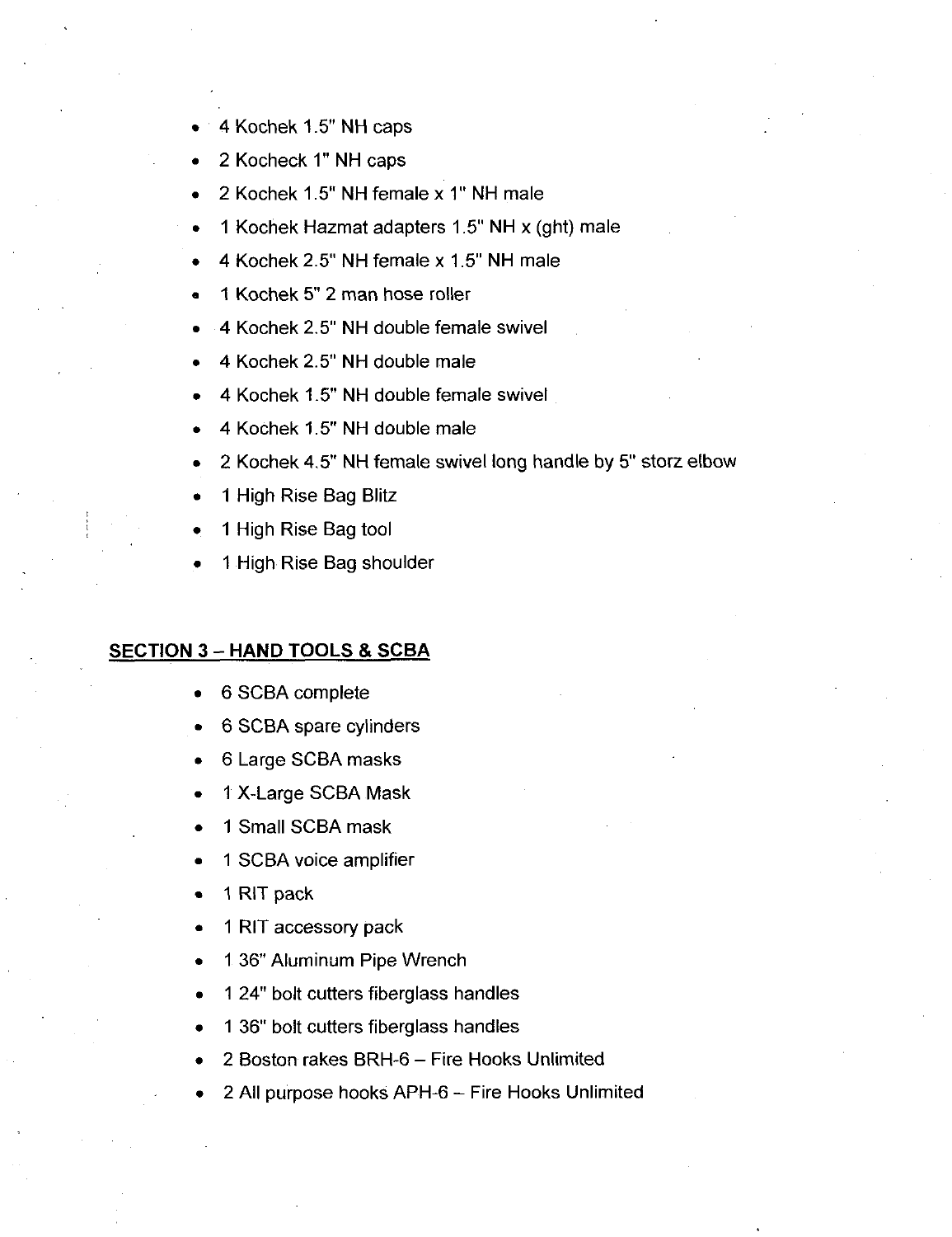- 3 Griff Hooks Fire Hooks Unlimited
- 2 Flat Head axes wooden handle WA-6  $4+$  Fire Hooks Unlimited
- $\bullet$  2 Pro Bar 30" Fire Hooks Unlimited
- 2 Pick head axes wooden handle Fire Hooks Unlimited
- 1 Hurst Rabbit Tool kit #3629009 (tool, Hurst® Mini lite manual pump, hose, pry bar, hammer, and shoulder bag.)
- K tool with accessories
- R tool with accessories
- 42 ounce dead blow hammer
- 101b sledge hammer with fiberglass handle
- Master elevator Key Set
- Fire rake with removable handle
- Pinch bar
- Square Head Shovel
- Squeegee with removable handle
- Brooms with removable handle
- Red flare container
- 30 minute flares
- 1 5" hose clamp with bracket
- 10 Salvage covers 12' x 14' blue vinyl (roll of rip-stop plastic may substitute for some
- 4 gas meter
- Bullard Thermal Imaging camera
- Binocular
- Tool box with assorted hand tools
- Electrical tool box
- Sprinkler tool box
- Step Chocks plastic
- 4x4 cribbing
- 2x4 cribbing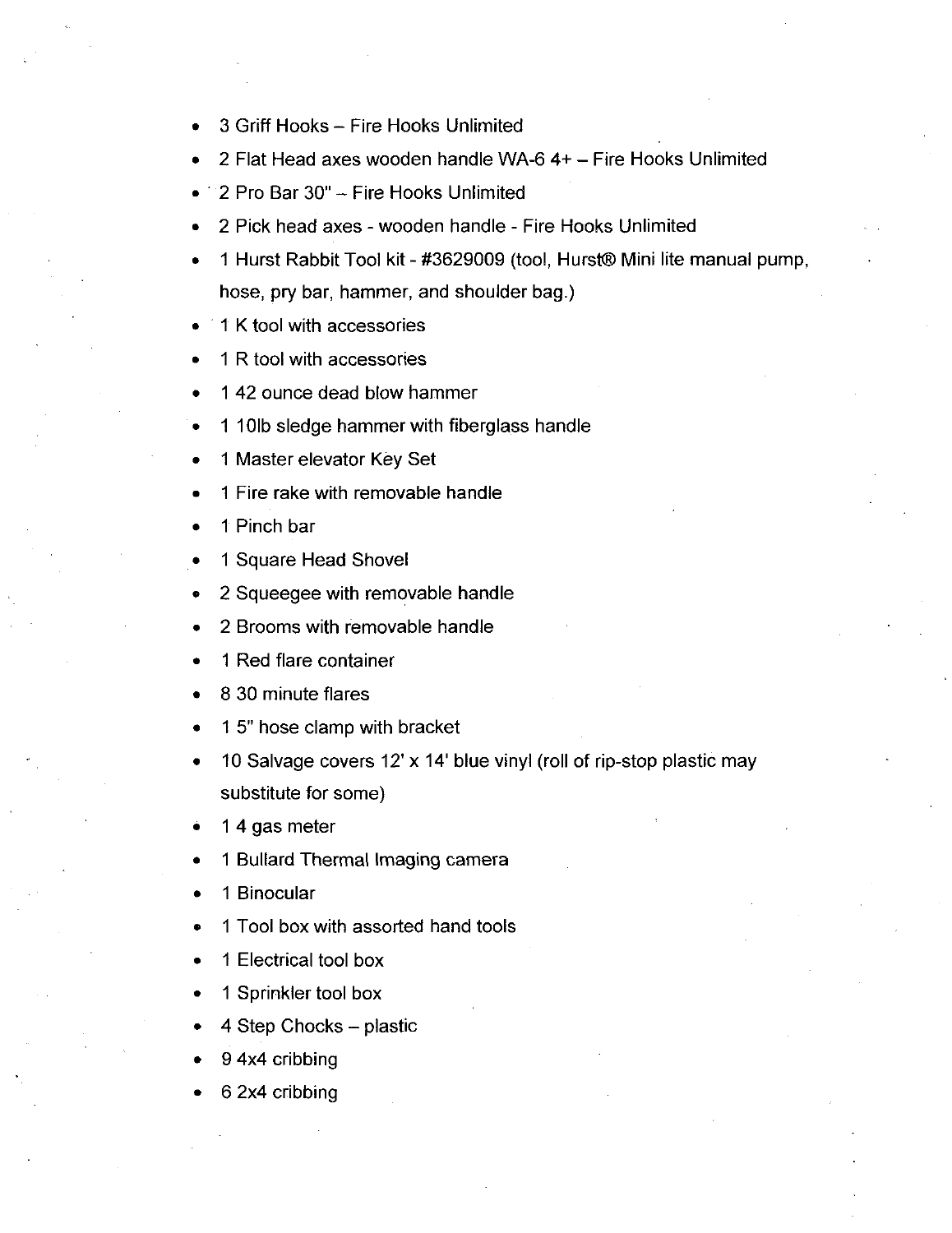- <sup>1</sup> Bag of assorted cribbing and wedges
- <sup>1</sup> City water shut off
- 1 20 lb. ABC extinguisher
- 1 15 lb. CO2 extinguisher
- 2 Pressurized water extinguishers
- <sup>1</sup> Set map books
- <sup>1</sup> Master King Ring
- <sup>1</sup> Bag absorbent
- 1 Glas-master
- 3 Traffic cones
- 2 Kochek wheel chocks
- 1 Big Easy tool w/wedge and bladder bag
- <sup>1</sup> Water cooler

# SECTION 4 - POWER TOOLS, LIGHTS, ELECTRICAL POWER<br>1 Partner<br>1 Cutter's

- <sup>1</sup> Partner K12 FD rescue saw
- 1 Cutter's Edge Multi-cut Fire Rescue saw 16" bar, 71 CC
- 1 Husqvarna Chainsaw 16" bar
- <sup>1</sup> Composite saw blade
- <sup>1</sup> Spare Bullet chain
- <sup>1</sup> Spare Chain saw chain
- <sup>1</sup> Hurst MOC combi tool with gas power unit and Streamline couplers
- 2 <sup>1</sup> gallon fuel cans  $\bullet$
- 1 Tempest 16" negative pressure fan with door bar
- 1 Tempest 21" PPV electric with mister attachment with L520 connection on 10' cord
- 2 Akron Style ECR10 live reel with 100' of 12/3 yellow cable and direct wired junction box with  $(4)$  L520 females
- 2 Female twist to house male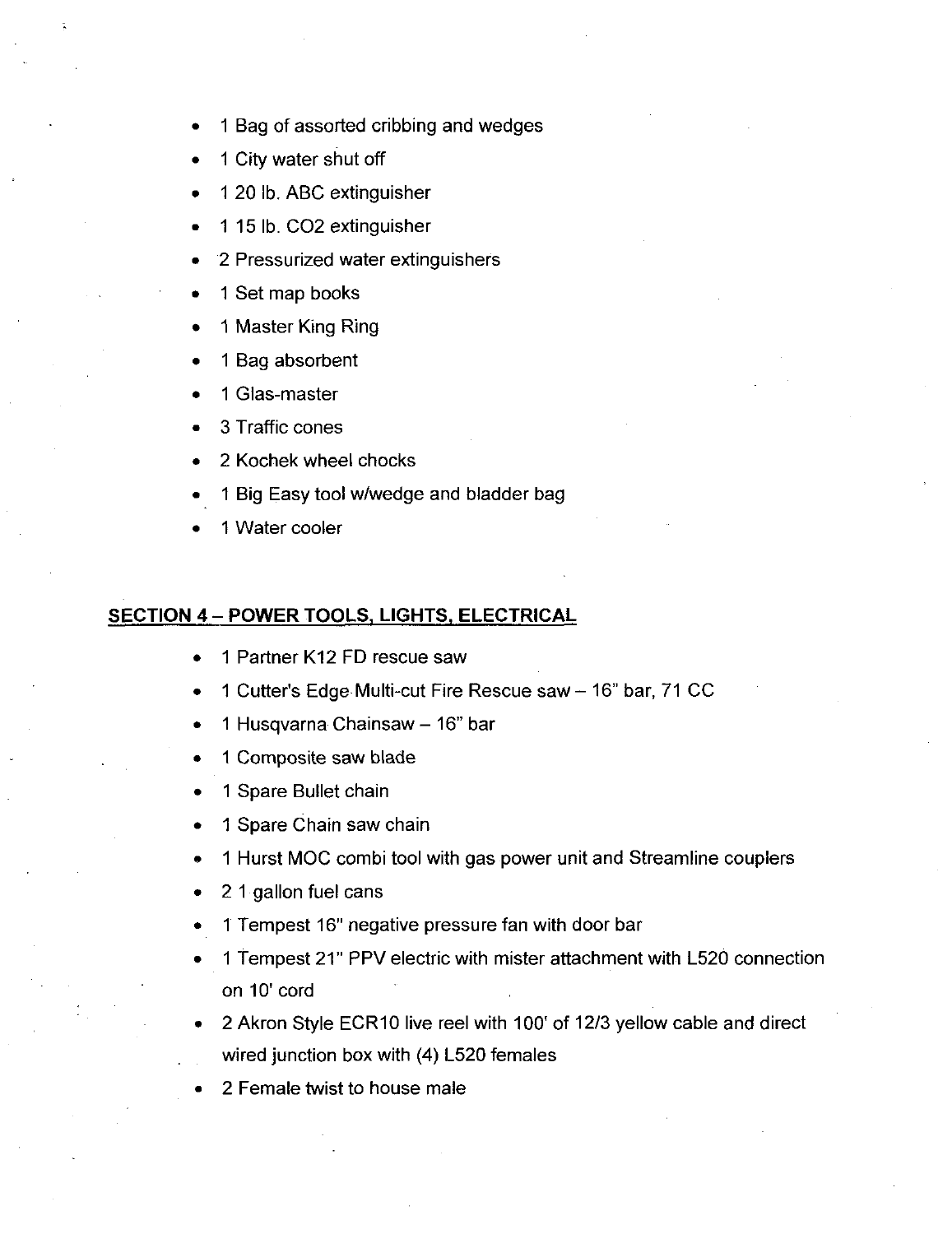- 2 Male Twist to house female
- 2 Fire Research FCA 750 watt portable flood light with L520 pigtail with 5<br>cord (model # FCA700-S75)
- 2 Fire Research quick release brackets for above
- 1 Milwaukee 15.0 Amp Super Sawzall® Reciprocating Saw
- 1 50' extension cord
- 1 50' extension cord<br>1 Assorted Bi-Metal and wood cutting sawzall blades 1 Assorted Bi-Metal and woo<br>6 Pelican Big Ed rechargeab<br>4 Portable radios w/chargers
- <sup>6</sup> Pelican Big Ed rechargeable flash lights
- 

### **SECTION 5 - ROPE & ACCESSORIES**

Rope

- $\bullet$  2 300' black 1/2" Kernmantle in black CMC 3 pocket rope bags
- 2 200' red 1/2" Kernmantle in red CMC 3 pocket rope bags
- 2 1/2" utility rope (Rope and bag colors to match that of Tower 16's)

### **Accessories**

- 2 Rappel Racks
- <sup>2</sup> Eight Plates
- 4 Screamers
- 2 Load Releasing Hitch
- 16 Large steel locking "D" carabineers
- 16 Large<br>8 Tri-links
- 8 Green Prusik loops
- 6 Red Prusik loop
- 4 Prusik Minding Pulley
- 4 3' anchor straps
- 4 5' anchor straps
- 27' anchor straps  $\bullet$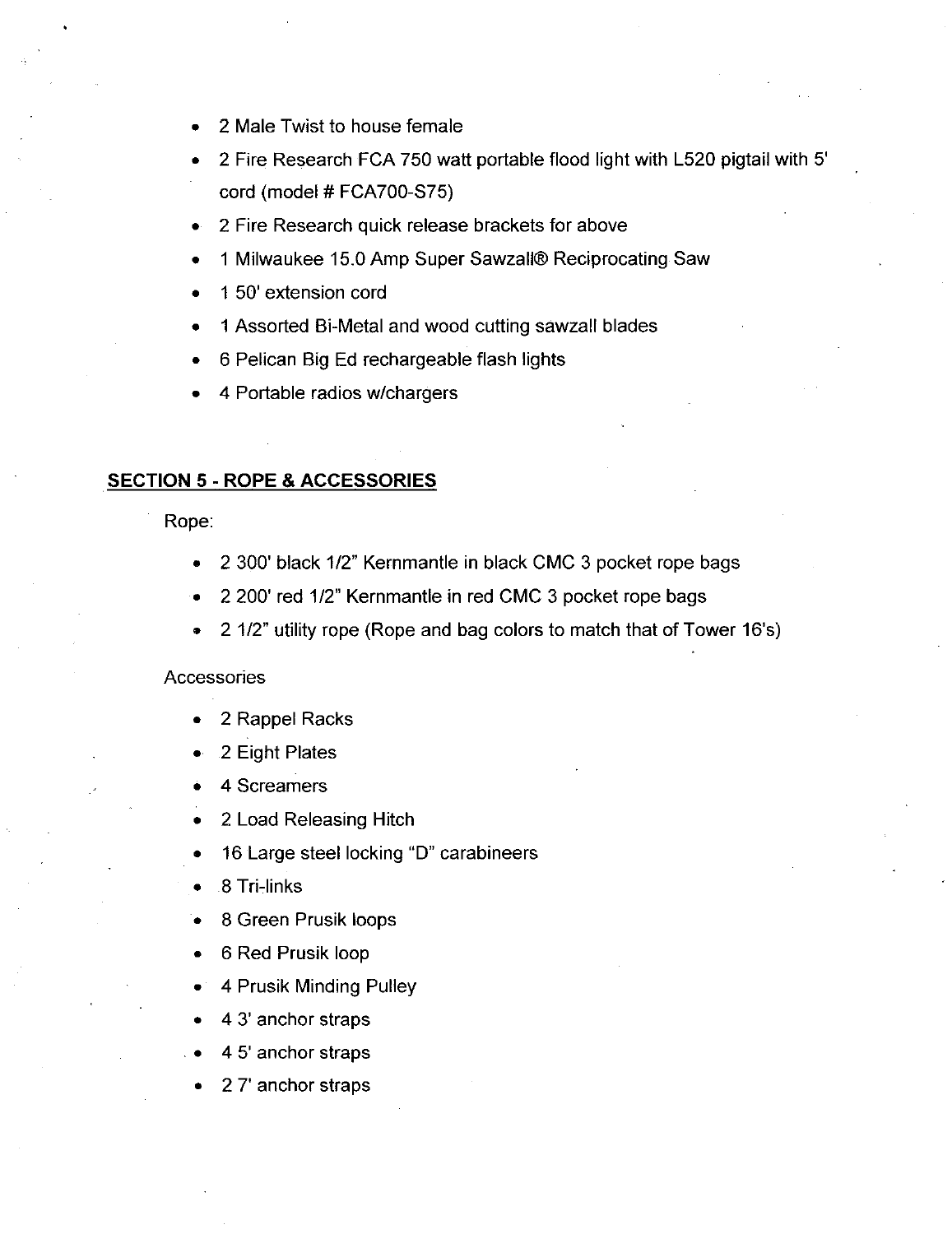- 2 10' anchor straps
- 2 Single 4" pulleys
- 4 Rigging plates
- 12 15' blue tubular webbing

\* NOTE: 1 bag of each length set up as Main line package \*

\*\* 1 bag of each length set up as Belay package \*

### **SECTION 6 - MEDICAL SUPPLIES**

- <sup>1</sup> BLS jump bag  $\bullet$
- <sup>1</sup> 02 bag
- 2 Back boards yellow in color with straps  $\bullet$
- 2 Back board strap bags  $\bullet$
- <sup>1</sup> Portable suction matrix 827 2329with wall bracket 605 3733  $\bullet$
- <sup>1</sup> AED per SFD Specification
- <sup>2</sup> Boxes of latex gloves  $\bullet$
- 1 Box of nitrile gloves